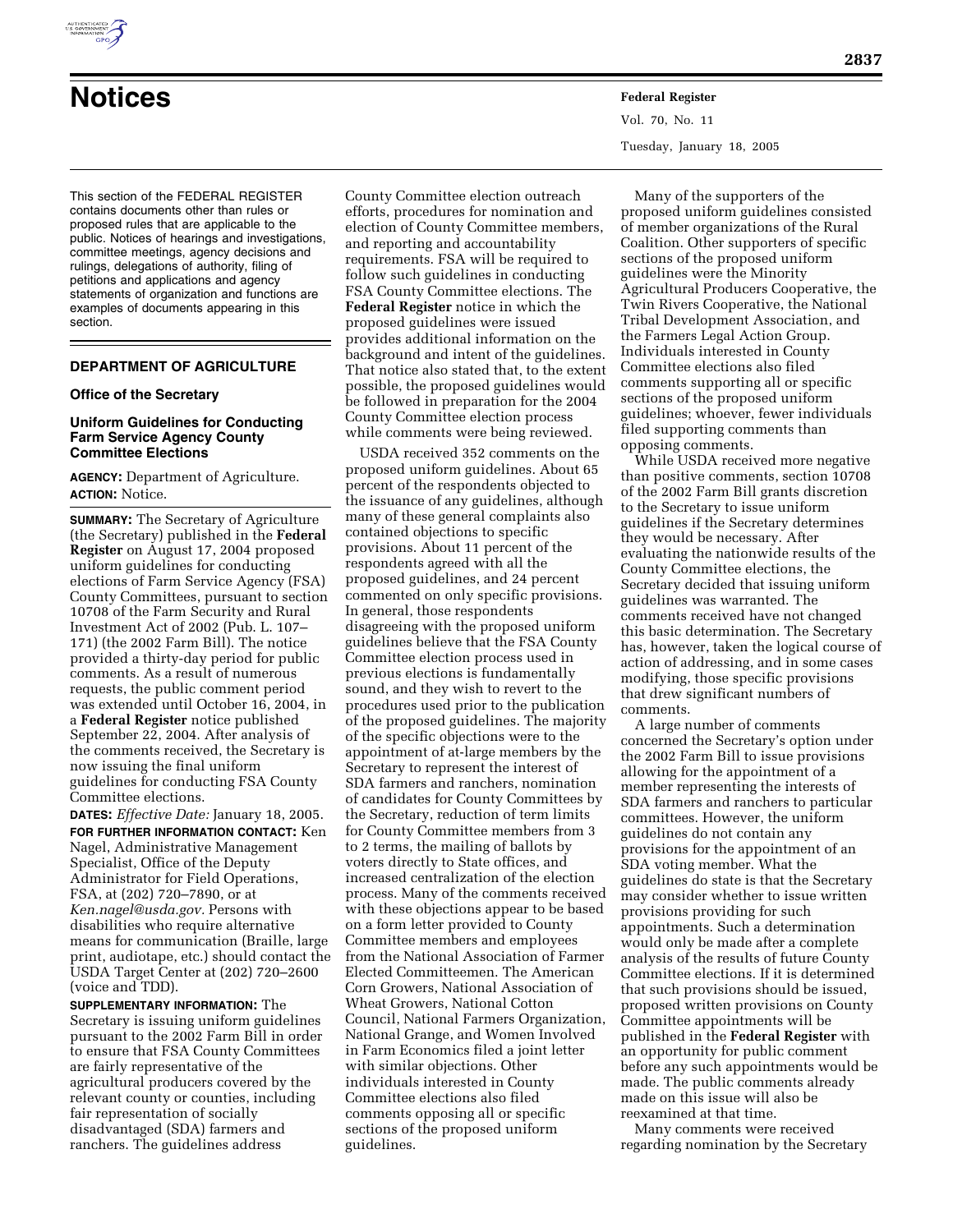of candidates if no nominations are received during the official nomination period, or if the Secretary determines that it is appropriate to nominate additional candidates in order to ensure fair representation. Those objecting to this policy asserted that such a procedure could politicize the nomination process or would not be in accord with the original intent of Congress in creating locally elected County Committees. These objections must be examined in light of the language and intent of the 2002 Farm Bill as well. It is clear that Congress intended that there should be changes in the County Committee election system when it enacted section 10708 of the 2002 Farm Bill. Specifically, section 10708 directs the Secretary to take steps to enhance the opportunities for SDA candidates to be nominated and elected to County Committees. Providing the Secretary with the authority to make nominations in limited circumstances is a tool to reach this goal. As a matter of practical consideration, since the Secretary would turn to local sources such as community-based organizations or the County Committee members themselves as a source of candidates, it is unlikely that the partisan affiliation of such candidates would be considered by the Secretary. Finally, FSA County Committees by reaching out to SDA producers and the groups representing SDA interests, can create a climate in which an appropriate level of SDA participation is generated. This will negate the necessity for the Secretary to nominate candidates in the first place. In light of these considerations, the Secretary will leave the provisions for Secretarial nominations contained in the proposed guidelines, though a technical correction in language was made to this provision.

Some respondents objected to a review of local administrative area (LAA) boundaries by the FSA national office in order to determine if redrawing such boundaries would assist in ensuring the fair representation of SDA producers. Commenters asserted that FSA County Committees have handled this process well for over 50 years, and that such boundary changing might introduce partisan bias into county elections. These objections must be considered in light of the realities of drafting LAA boundaries. First, the regulations contained in 7 CFR part 7 are being revised to contain more specific, neutral criteria that will guide FSA State and County Committees in their annual reexamination of LAA boundaries. The general standards governing the redistricting of national,

State, and local legislative districts have evolved considerably since the 1930's as a result of the Voting Rights Act and the one-person, one vote decisions by the United States Supreme Court. While the Voting Rights Act and the one person, one vote standard may not apply directly to the drafting of FSA County Committee LAAs, generally accepted neutral redistricting criteria should be considered in drafting those LAAs. Even without guidelines on this issue, FSA State committees will continue to exercise oversight of this process. Nonetheless, the Secretary's authority regarding County Committees includes providing proper oversight to ensure that the criteria contained in the regulation are being applied. Finally, any examination and possible adjustment of LAA boundaries at the national level would be conducted by career staff, and would not result in changes unless the criteria contained in the regulation is determined to have been violated. Even then, any new boundaries would be subject to the same neutral criteria contained in the regulations.

A suggestion from a respondent that any proposal to re-draw LAA boundaries should include some mechanism for soliciting input from the public is well advised. Provisions of this type are already contained in the guidelines and any objections can be presented to the FSA State committees and considered by the State committees as part of their LAA redistricting approval process. As a result of this suggestion, however, provisions for such reviews will be strengthened in the final guidelines.

Suggestions were also made that County Committee members should be elected at-large. Such at-large elections might have the effect of diluting the voting strength of SDA producers and, thereby, might reduce the likelihood of election of SDA committee members. The uniform guidelines do provide that the Secretary may consider the use of atlarge seats for certain County Committees in the future; however, the Secretary has determined not to use such at-large seats at this time. In light of all these considerations, except for a strengthening of the ability of the public to comment on proposed LAA boundary changes, the uniform guideline provisions concerning LAA boundaries have been left unchanged in the final guidelines.

Many respondents opposed reducing term limits from the current three-term limit to two terms. The most common reason given was the loss of institutional knowledge, along with the length of time required to properly train

members in the programs administered by FSA. Those supporting the proposed guideline on this issue were concerned that many sitting County Committee members had been serving for too many years. Due to the reorganization of USDA, the term limit baseline had been reset in 1995 for all sitting County Committee members. This has resulted in many members having served on a County Committee well in excess of the 9 years mandated by the present 3-term limit. Such persons were not eligible to seek election in 2004, and the remainder will be barred from reelection in 2005 and 2006 as their LAAs rotate through the tree-year staggered election cycle. Since a term limit is neutral in terms of SDA status and could, therefore, be a detriment to presently sitting SDA committee members, a determination has been made to retain the current three-term limit. The final guidelines also clarify that an individual may not serve more than three consecutive terms or portions of terms.

A majority of those commenting on the provision to conduct annual reviews of County Committee elections supported annual reviews. Some respondents, however, were opposed to such reviews because, in their view, they are based on a perceived lack of trust of the administration of the election process by local FSA County Committees. Section 10708 of the 2002 Farm Bill continues to require the Secretary to ensure that participation by SDA producers and all other producers are fairly represented on FSA County Committees. Conducting annual reviews is one of many tools that the Secretary may use to ensure that there is such fair representation. Annual reviews also will ensure that all election procedures are followed in a uniform manner nationwide and that they are understood by County Committees and county office staff.

A substantial number of comments opposed the provision that requires that all marked ballots be returned directly to FSA State offices, and then be returned in sealed ballot boxes for public canvassing by the County Committees. Primary concerns were the potential for problems in collection and shipping of ballots by State offices and the added burden to State office staff. Concerns were also expressed that this procedure could politicize these elections, and that County Committees have conducted completely transparent elections in the past.

There is no reason to assume that career Federal employees handling ballots at the State office would be any more likely to inject political partisanship into the process of placing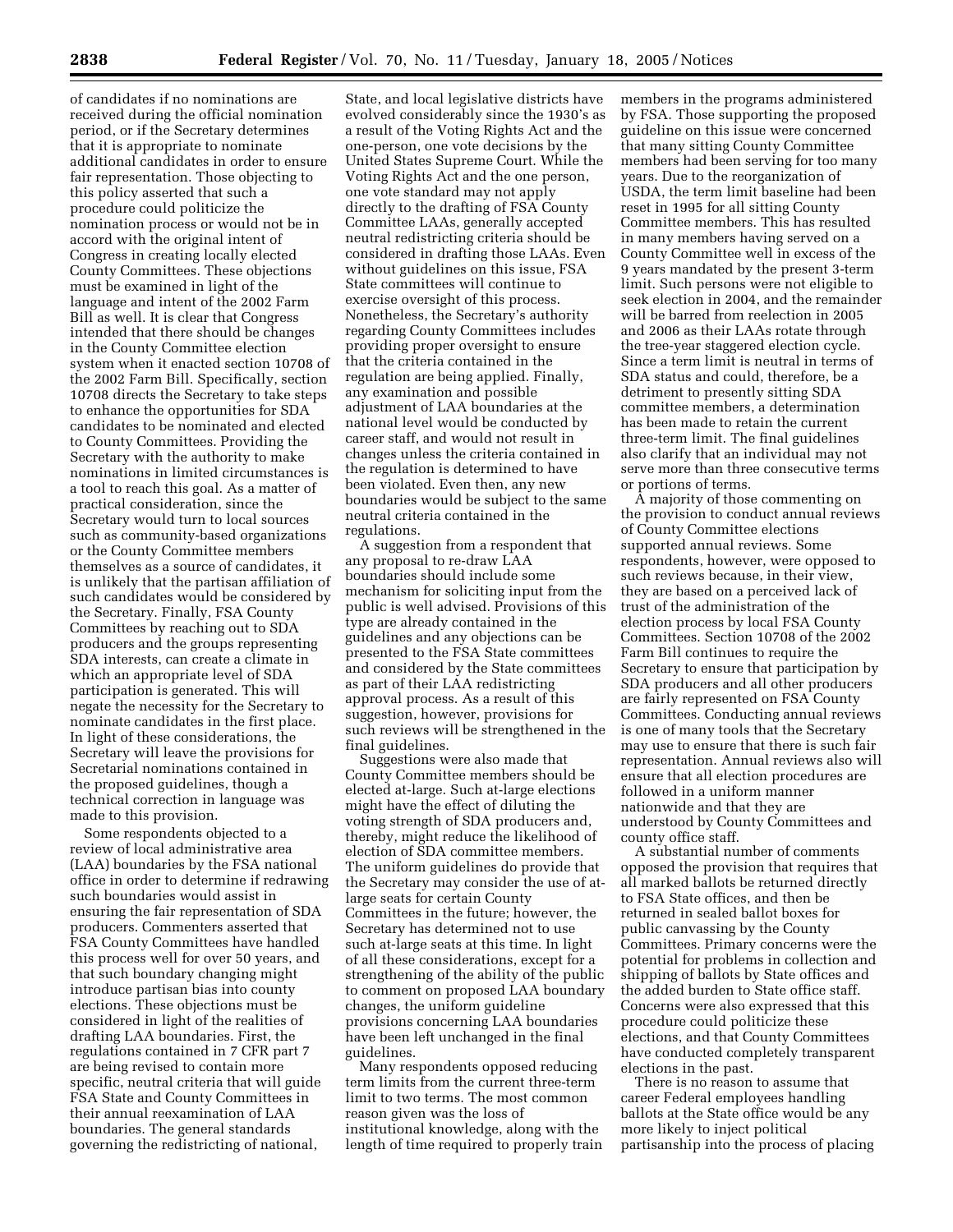ballots received in the mail into sealed ballot boxes. It is important to note that County Committee election ballots, returned by mail or in person, are sealed within a return envelope that has been signed by the voter. At the time that the votes are counted, all these return envelopes are emptied out of the ballot box. The eligibility of each voter to cast a vote is then determine by checking the signature on the return envelope against the official list of eligible voters. If the voting is determined to be proper, then the sealed ballots of the eligible voters contained within the return envelopes are then co-mingled without identification. The ballots themselves are then opened and counted. While it is certainly true that the great majority of County Committee elections have been handled properly, it is not common election procedure that persons who may be directly working for those standing for election should be handling ballots that are identified by name. It is for this reason that the mailing back of all ballots to the State offices was contained in the proposed guidelines. The procedure was tested in the 2004 County Committee election for 300 targeted counties. After review of this pilot project, FSA determined that this procedure was manageable for about 300 to 500 County Committee elections, but probably would be impractical for all County Committee elections. For this reason, the decision has been made to require ballots to be mailed directly to State offices only at the request of a candidate, or when the Secretary determines that this procedure is necessary in any specific county. In all other cases, voters will return their ballots directly to their respective county offices.

The provision requiring that nomination forms be mailed to all eligible voters was supported in a majority of the comments. Supporters did not necessarily recommend a specific mailing be conducted, but expressed greater support that nomination forms should be included with a newsletter or some other mailing. Those in opposition to the mailing of nomination forms felt that the process would not be productive in gaining additional nominations.

It has been decided to require State and county newsletters, or any mailing announcing County Committee elections, to include a nomination form and instructions, but not to require a special mailing of nomination forms alone. The final guidelines also require that nomination forms be readily available on the FSA Internet site and publicly accessible in all USDA Service Centers. Reproducible versions of the

nomination forms will also be mailed to FSA outreach partners.

Some respondents opposed centralized ballot production and mailing because of the additional costs they believed were involved in this new process, the problems encountered in the 2003 County Committee elections, and the assertion that the entire election system in the United States is countybased and administered and should not be centralized. Additional objections to centralized ballot production were based on the understanding that FSA has moved to this system because FSA management believed that county officers are not capable of administering and conducting fair and unbiased elections and that they believe that county office staffs should conduct all phases of the election process. Some supporters of increased centralization of the County Committee election process commented that they felt there has been, in some cases, significant local bias and unfairness in the manner in which these elections have been conducted, and that they would like the entire process to be removed from the hands of FSA county office staff.

The driving force behind the centralization of ballot printing and mailing is cost saving and efficiency. Furthermore, the maintenance of accurate and complete lists of USDA customers is an integral part of FSA's operations. Improvement of the accuracy of, and secure internal access to, FSA producer and other files will allow FSA and the entire Department to implement effective e-government programs and to better service the needs of USDA's customers. It should be noted that the process of centralization of ballot printing has uncovered significant instances in which lists of eligible voters were either outdated or contained serious errors. It should be further noted that election administrators in the United States are currently using central production and mailing of ballots for far more complex elections. Use of this procedure is in no way based on any evaluation of either the level of fairness or bias under which elections are conducted by county office staff. The Secretary has maintained this provision in the final guidelines.

Another change to the final uniform guidelines concerns who may receive a list of eligible voters. Pursuant to the Privacy Act, FSA issued a Privacy Act System of Records notice that pertains, in part, to the release of information about producers eligible to vote in FSA County Committee elections. This notice authorizes the disclosure of voters' names and addresses to candidates. The regulations contained

in 7 CFR part 7 only provide for the release of voter names. This does not give candidates the ability to communicate effectively with eligible voters. Both the final guidelines and the regulations will be revised to allow the release of voter names and addresses to candidates. All other eligible voters will only be entitled to review a list of the voter names.

The remaining changes to the final guidelines are minor changes of some of the dates in the guidelines.

Accordingly, USDA hereby issues Uniform Guidelines for Conducting FSA County Committee Elections, as follows:

Secretary of Agriculture—Uniform Guidelines for Conducting Farm Service Agency County Committee Elections

Pursuant to section 10708 of the Farm Security and Rural Investment Act of 2002, (Pub. L. 107–171)(7 U.S.C. 2279– 1), the Secretary of Agriculture is issuing the following uniform guidelines for conducting elections to County Committees of the Farm Service Agency (FSA), United States Department of Agriculture (USDA). The purpose of such guidelines is to ensure that such County Committees are fairly representative of the agricultural producers covered in the relevant county or counties, including to ensure fair representation of sociallydisadvantaged (SDA) farmers and ranchers on such committees, as well as to ensure public transparency and accountability of the election process.

Accordingly, the Farm Service Agency (FSA) shall conduct elections of members to FSA County Committees in accordance with the following guidelines.

#### **I. County Committee Election Outreach and Communication Efforts**

A. FSA will ensure that outreach efforts are taken at the National, State, and local levels to ensure the fair representation of agricultural producers in a given county or area, including fair representation of SDA farmers and ranchers. Such efforts must be designed to increase the participation of eligible producers in the County Committee election process.

B. Each FSA county office will work with the State office to prepare an outreach plan, with specific steps that the county office will take on a yearlong basis to increase the participation of producers generally and SDA producers specifically. A report detailing county office outreach efforts shall be submitted to the Office of the Deputy Administrator for Field Operations, FSA, 30 days prior to the end of the nomination period.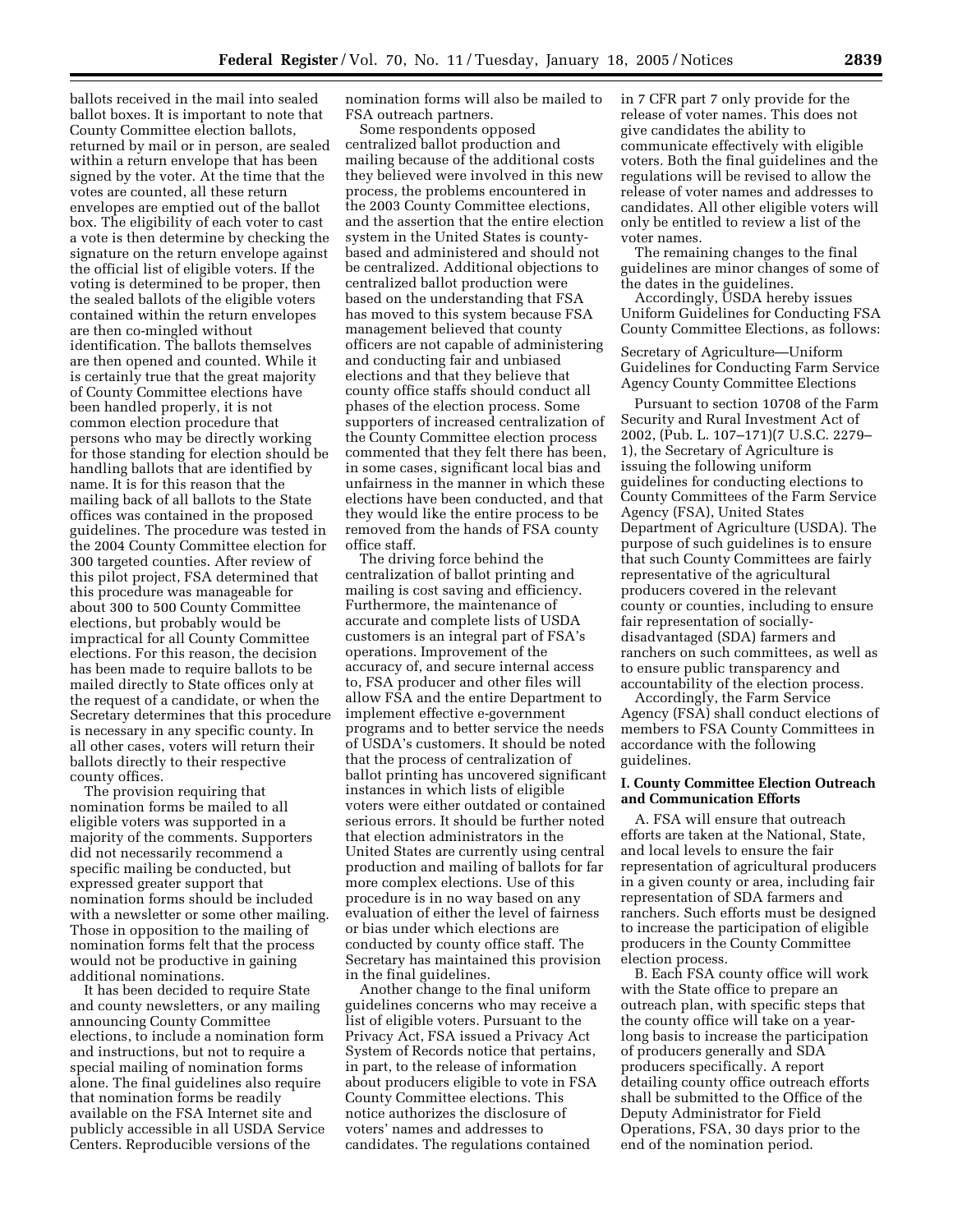C. FSA county and State offices, with guidance from the FSA national office, will prepare a list of group contacts with which FSA will work on its outreach efforts. Such group contacts should include, as appropriate, land grant colleges, historically black colleges and universities, Hispanic-serving institutions, tribal colleges, American Indian tribal organizations, communitybased organizations, civic or charitable organizations, faith-based organizations, groups representing minorities and women, groups specifically representing the interest of SDA producers, and similar groups and individuals in the community.

D. FSA county and State offices will either develop partnerships with the group contacts or work with them on outreach efforts as appropriate to assist FSA in outreach efforts to SDA producers. County and State offices will also ensure that all groups contacts are provided with all appropriate election materials on a timely basis, including fact sheets, posters, brochures, and nominations forms.

E. FSA State Outreach Coordinators, State Communications Coordinators, Field Public Affairs Specialists, and other relevant State Office personnel shall work together in developing and implementing State communications plans for the election process.

F. FSA county offices shall ensure maximum publicity to remind and inform SDA farmers and ranchers of both the nomination and the election deadlines. FSA county offices shall ensure that all written election material is available in the county office, is prominently displayed and disseminated in the local area, and is provided to all group contacts. FSA shall ensure that all communications on the election process are available in languages other than English and in alternative formats when appropriate. County Committee election communications materials (nomination forms, fact sheets, posters, etc.) shall be posted on FSA's Web site at: *http:// www.fsa.usda.gov/pas/publications/ elections/*

G. County offices shall ensure that information relating to elections is widely communicated, including the use of traditional and non-traditional media outlets. Media outlets should include television, radio, public service announcements, SDA organization newsletters, and other minority publications.

H. FSA county offices, as monitored by FSA State offices and State committees, shall actively locate and recruit eligible candidates identified as SDA farmers and ranchers as potential

nominees for the County Committee elections using any reasonable means necessary. FSA shall work with leaders within the SDA community to identify eligible nominees. Community leaders who are eligible producers should be encouraged to become candidates for County Committee membership.

I. FSA State offices shall ensure that county offices are taking all appropriate outreach and communication efforts, including follow-up visits to county offices.

J. The FSA national office shall provide specific written guidance to State and county offices on County Committee election outreach and communication efforts. The national office shall also develop partnerships with appropriate national organizations to assist in outreach efforts. The national office shall work closely with the Office of the Assistant Secretary for Civil Rights in developing and implementing outreach policy and activities.

#### **II. County Committee Election Procedures**

# *A. Local Administrative Areas*

1. County Committees shall continue to annually review and provide State Committees with proposed changes in local administrative area (LAA) boundaries within each FSA county office jurisdiction no later than April 1 of each year. County Committees shall ensure that any LAA changes are in effect no later than June 15 of each year. Each FSA county office shall post proposed changes in the LAA boundaries in the count office, as well as locally publicize such boundaries in a county office newsletter and local media to the extent practicable. The county office shall ensure that adequate time is available for comments by eligible voters to be received before the proposed LAA boundaries are considered for approval by the State Committee.

2. The FSA national office shall provide guidelines to County Committees on how to conduct the annual review of LAA boundaries. Such guidelines shall require the County Committees, in conducting the annual review of LAA boundaries, to determine whether redrawing the LAA boundaries or increasing the number of LAAs in a given area will assist in ensuring the fair representation of SDA producers in the area over which the committee has jurisdiction.

3. If a County Committee determines that LAA boundaries should be redrawn or that the number of LAAs should be changed, the FSA State Committee must

approve any such determination before such a change is implemented.

4. Apart from the annual review of LAAs by County Committees, the FSA national office and State Committees shall conduct annual reviews of selected County Committees in order to determine whether redrawing the LAA boundaries or increasing the number of LAAs in a given area will assist in ensuring the fair representation of SDA producers in the area over which the committee has jurisdiction. The FSA national office and State Committees shall select such County Committees for annual reviews when they deem such reviews are appropriate based on evidence of possible under representation of SDAs on a given County Committee. Any proposed change in LAAs will be open to public comment before such change is implemented.

5. Each FSA office shall post the final LAA boundaries in the county office, as well as locally publicize such boundaries in a county office newsletter and local media.

#### *B. Eligible Voters*

1. County Committees shall maintain in the county office no later than June 15 of each year a current and updated list of eligible voters for each LAA conducting an election during the year. Any eligible voter may review a list of the names of eligible voters and the County Committees shall provide a list of names and addresses of eligible voters to any candidate requesting the list. County Committees shall maintain updated lists of eligible voters throughout the nomination and election period. Any person may contact a county office, either in person or in writing, in order to ascertain whether they are on the eligible voters list.

2. Any producer deemed to be ineligible to vote or who is not on the list of eligible voters who believes that he or she should be on the list may file a written challenge with the County Committee at any time. The County Committee must provide a response to the challenge within 15 calendar days. If the County Committee denies the challenge, the producer may appeal such denial to the State Committee.

3. The County Committee shall provide to the State Committee a report of any producer who the County Committee has specifically declared ineligible as a voter. The State Committee may overturn any ineligibility determination and direct that the County Committee add that producer to the list of eligible voters.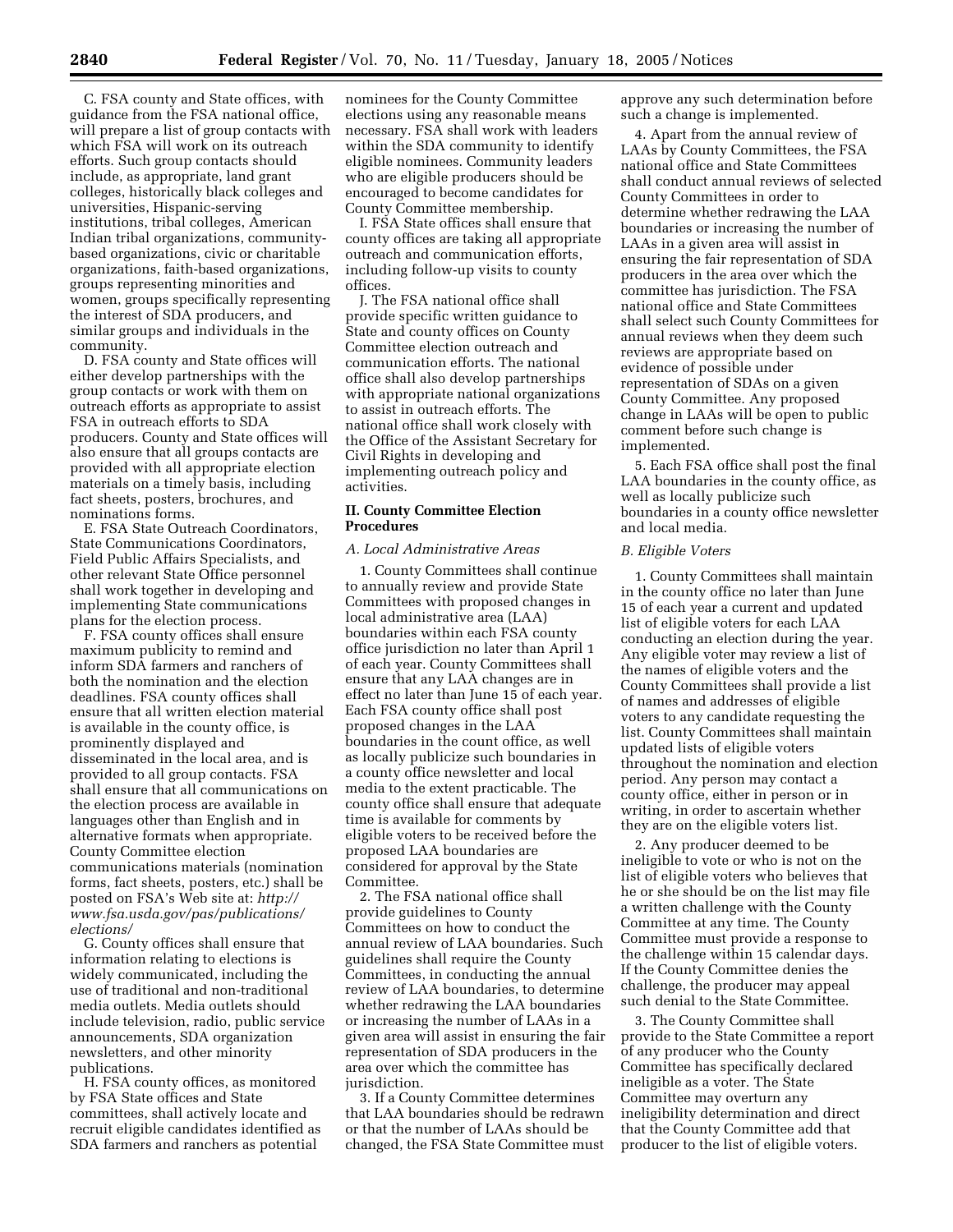#### *C. Nominations*

1. Nomination forms shall be directly mailed to every eligible voter no later than June 15 of each year. Such nomination forms may be mailed to eligible voters by including the form as part of the mailing of an FSA State or county newsletter mailed to producers.

2. Nomination forms shall be easily accessible to the public, including on the FSA Internet site year round. Nomination forms shall be readily available at FSA county offices and provided to the public upon request. The FSA State and county offices shall provide reproducible nomination forms to all of their group contacts.

3. The official nominating period for County Committee election candidacy shall run for 6 weeks after the official opening date.

4. Individuals desiring to file a nomination may nominate themselves or may nominate another eligible candidate. Nominees, whether self nominated, or nominated by another, must attest to their willingness to serve by signing the nomination form. Organizations representing SDA farmers and ranchers may nominate any eligible candidate.

#### *D. Slate of Candidates*

1. If at least one nomination for candidacy is filed for an LAA for the County Committee election, the County Committee shall not add names to the slate of candidates after the close of the nomination period.

2. If no nominations are filed for a particular County Committee seat, FSA shall notify the Secretary of this fact, and the Secretary may nominate up to two individuals for the slate. If the Secretary chooses not to exercise this authority, or only nominates one individuals, the State Committee may nominate up to two individuals for the slate. If there are less than two nominees on the slate after the Secretary and the State Committee determine whether to make any nominations, the County Committee shall ensure that the slate is filled with two nominees.

3. Write-in candidates shall be accepted on ballots. The write-in candidate must meet eligibility criteria and attest to willingness to serve prior to being certified as a member or alternate member. Write-in candidates may serve as County Committee members or as alternates depending on the number of votes received.

4. Notwithstanding the above guidelines, the Secretary may nominate an eligible SDA producer to a slate regardless of whether any nominations have been filed. A nomination by the

Secretary may include the current advisory for the County Committee.

## *E. Balloting and Vote Tabulation*

1. Ballots shall be mailed to all eligible voters contained in the County Office records in the LAA conducting the election. Ballots shall be mailed no less than 4 weeks prior to the date of the election. Ballots will be printed and mailed to eligible voters from a central location. Ballots shall be provided to anyone requesting a ballot. Voter eligibility shall be determined prior to tabulating the votes. Ballots shall state the date, time, and location that votes will be counted.

2. County Committee elections will be held the first Monday of December each year, unless announced otherwise. Voters shall mail or deliver ballots to the FSA county office. Ballots, if mailed, must be postmarked by the election date or, if hand delivered, received by the election date. The county office shall provide a sealed ballot box into which ballots received shall be immediately deposited.

3. There shall be a 10 calendar day advance notice to the public of the date of the vote counting. Ballot opening and vote counting shall be fully open and readily accessible to the public. The seal on the ballot box shall not be broken prior to the public ballot counting.

4. When requested by a nominee, or when deemed necessary by the Secretary in a given county, voters shall mail ballots to the FSA State Office, rather than the county office. The FSA State office shall then deliver the ballots in a sealed box to the FSA county office. The seal on the ballot box from the State office shall not be broken except at the public ballot counting.

#### *F. Challenges*

1. Any nominee shall have the right to challenge an election in writing, in person, or both within 15 calendar days after the results of the election are posted. Appeals to the election shall be made to the County Committee, which will provide a decision on the challenge to the appellant within 7 calendar days. The County Committee's decision may be appealed to the State Committee within 15 calendar days of receipt of the notice of the decision if the appellant desires.

2. In the event that an election is nullified as a result of an appeal or an error in the election process, a special election shall be conducted by the county office and closely monitored by the FSA State office. A special election shall be held according to the processes for a regular election, but with different dates.

#### *G. Term Limits*

1. No member of a County Committee may serve more than three consecutive three-year terms. A member will be considered to have served a term if that member served for a period of one and one-half years, or greater, of that term. This provision shall take effect with the 2005 election and will be applied retroactively to any prior terms served by those persons seeking office in the 2005 election.

#### **III. Reporting and Accountability Requirements**

A. Not later than 20 days after the date an election is held, each County Committee shall file an election report on the results of the election with the FSA State and national offices. The FSA national office shall provide specific guidance to county offices on the form and contents of this report. At a minimum, the report must include:

1. The number of eligible voters in the LAAs conducting the election;

2. The number of ballots cast by eligible voters (including the percentage

of eligible voters that cast ballots); 3. The number of ballots disqualified

in the election;

4. The percentage that the number of ballots disqualified is of the number of ballots received;

5. The number of nominees for each seat up for election;

6. The race, ethnicity, and gender of each nominee, and

7. The final election results (including the number of ballots received by each nominee).

B. After each election, the FSA national office shall compile the county election reports into a national election report to the Secretary. The national election report shall also be available to anyone requesting a paper copy of the report and also shall be posted to the FSA Web-site. the national election report shall include election data on SDA County Committee representation by county.

C. Not later than 90 days after the date an election is held, each County Committee shall file a separate written election reform report with the FSA State and national offices detailing its efforts to comply with the uniform guidelines and FSA regulations and directives on County Committee elections. This report must contain a detailed description of county office outreach efforts. The FSA national office shall provide specific guidance to the county offices on the form and contents of this report.

D. Based on the county election reports and the county election reform